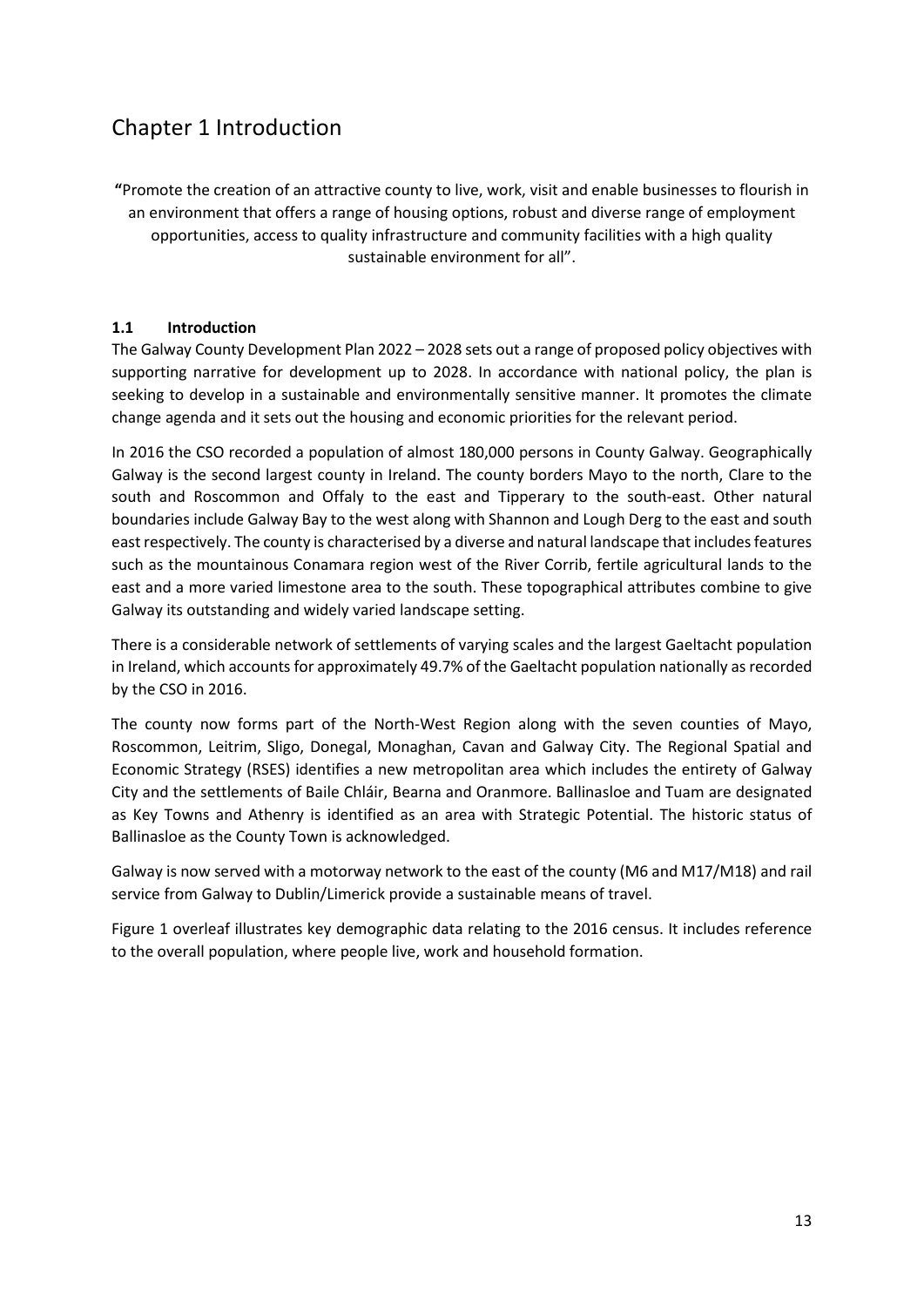

**Figure 1: County Galway Overview**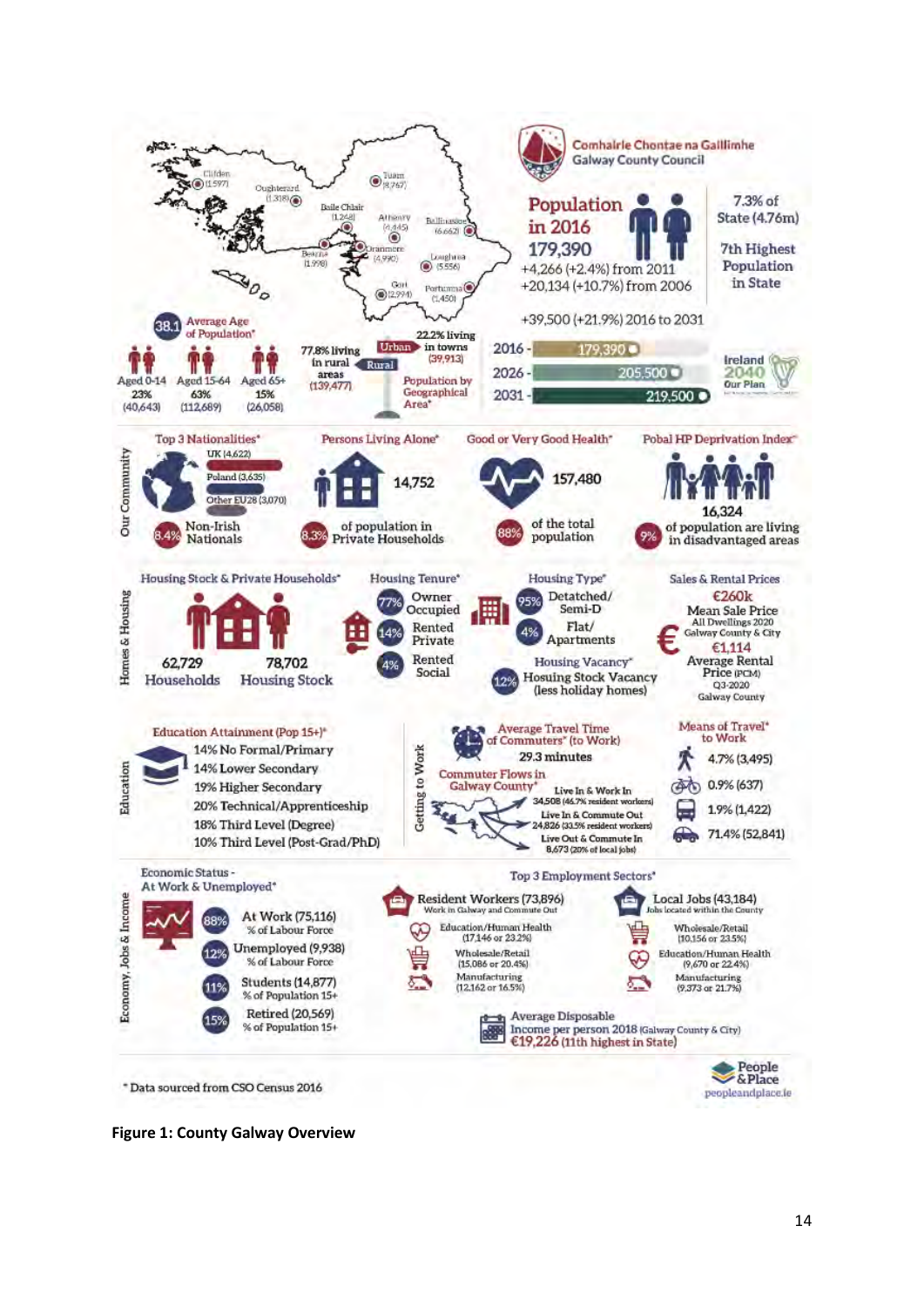## **1.2 Legislative Context**

The Galway County Development Plan 2022 – 2028 has been prepared in accordance with the provisions of the Planning and Development Act 2000 (as amended). Since the adoption of the existing Galway County Development Plan  $2015 - 2021$ , there has been a significant amount of planning related changes in Ireland. New National and Regional policy has been adopted since 2018 which sets out a clear growth agenda in accordance with sustainable development over the coming years. The overarching national framework now in place is the National Planning Framework with three Regional Spatial and Economic Strategies providing for the implementation and delivery of the NPF. The county now forms part of the North West Region and the RSES now includes a Galway Metropolitan Area Strategic Plan. This draft Plan has considered this policy framework and it has been set out in accordance therewith.

## **1.2.1 Mandatory Objectives**

Section 10(2) of the Act lists the mandatory objectives which have, where relevant, been incorporated in the Plan. These include:

- Zoning of land for particular purposes;
- Provision, or facilitation of the provision, of infrastructure including transport; energy and communication facilities, water supplies, wastewater services, waste recovery and disposal facilities and any ancillary facilities or services;
- Conservation and protection of the environment including in particular the archaeological and natural heritage and the conservation and protection of European sites; Management of features of the landscape such as traditional field boundaries, important for the ecological coherence of the Natura 2000 network;
- Promotion of compliance with environmental standards and objectives established for bodies of surface waters and groundwater;
- Integration of the planning and sustainable development of the area with the social, community and cultural requirements of the area and its population;
- Preservation of the character of the landscape, including the preservation of views and prospects and the amenities of places and features of natural beauty or interest
- Protection of structures, or parts of structures, which are of special architectural, historical, archaeological, artistic, cultural, scientific, social or technical interest,
- Preservation of the character of architectural conservation areas;
- Development and renewal of areas, identified having regard to the core strategy, that are in need of regeneration in order to prevent adverse effects on existing amenities in such areas in particular as a result of the ruinous or neglected condition of any land, urban blight or decay, anti-social behaviour or a shortage of habitable houses or of land suitable for residential use or a mixture of residential use or other uses;
- Provision of accommodation for travellers and the use of particular areas for that purpose;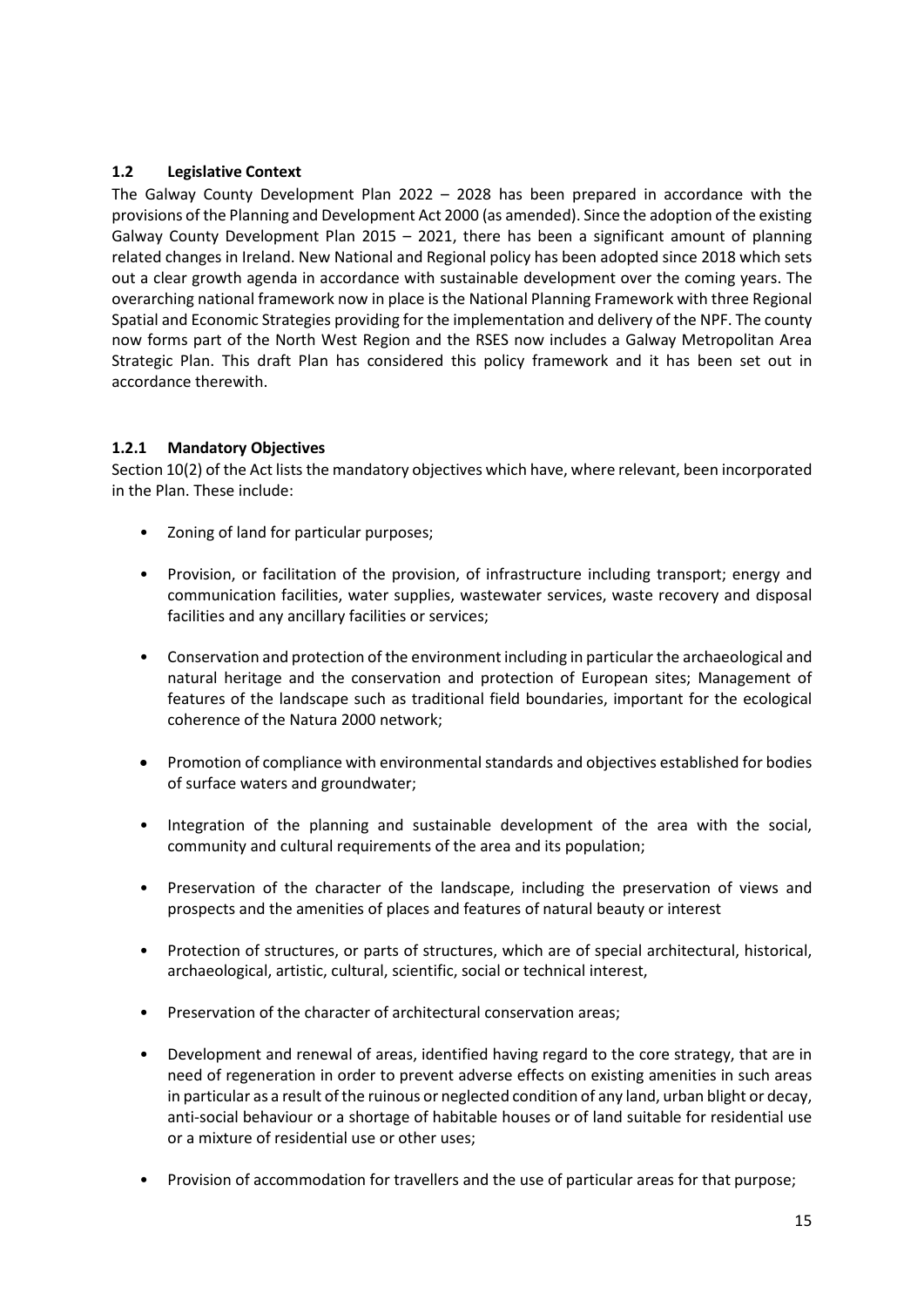- Preservation, improvement and extension of amenities and recreational amenities;
- Control of establishments under the provisions of the Major Accidents Directive;
- Provision, or facilitation of the provision, of services for the community, including, in particular, schools, crèches and other education and childcare facilities;
- Protection of the linguistic and cultural heritage of the Gaeltacht where there is a Gaeltacht in the area of the Plan;
- Promotion of sustainable settlement and transportation strategies in urban and rural areas including the promotion of measures to reduce energy demand, reduce anthropogenic greenhouse gas emissions and address the necessity of adaptation to climate change in particular having regard to the location, layout and design of new development;
- Preservation of public rights of way which give access to seashore, mountain, lakeshore, riverbank or other places of natural beauty or recreational utility; and
- Provide a framework for the identification, assessment, protection, management and planning of landscapes.

## **1.2.2 National Planning Framework**

The National Planning Framework (NPF) replaces the National Spatial Strategy (NSS). The NPF outlines the national growth strategy for Ireland up to 2040 when it forecasts Ireland having a population of an extra 1 million people. The Framework now has statutory requirements and has been developed around ten National Strategic Outcomes (NSOs) along with supporting text and a suite of National Policy Objectives (NPOs). The draft plan is required to comply with the NSOs and NPOs. The NPF encourages compact growth of towns and villages, good connectivity and a strong economy with the climate change responsibilities at its core. The NPF plays a key role in progressive climate change mitigation through good spatial planning practices and the transition to a low carbon climate resilient society.

The National Development Plan (NDP) is linked to the NPF. Combined, both plans form Project Ireland 2040. The NDP complements the NPF with a greater emphasis on infrastructure investment and service provision across Ireland. It includes an infrastructure and service investment plan in delivering its projects.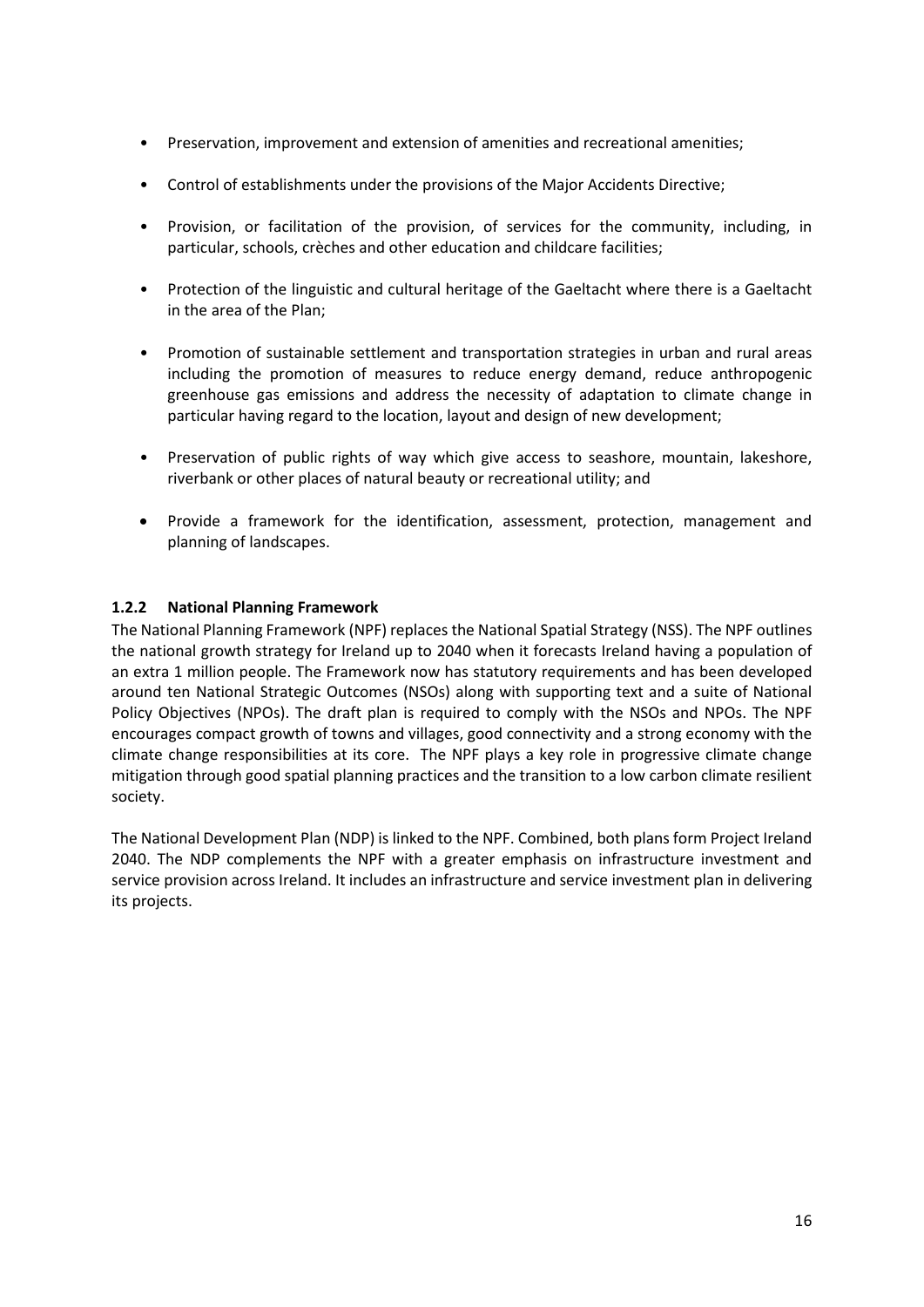

**Figure 2: National Strategic Outcomes**

# **1.2.3 Regional Spatial and Economic Strategy (RSES)**

The main purpose of the Regional Spatial and Economic Strategy (RSES) is to support the implementation of the NPF and wider Project Ireland 2040 aspirations. The RSES also supports the economic policies and objectives of the Government by providing a detailed strategic planning and economic framework for the development of the North-West Region. As Galway forms part of the North-West Region, the plan must comply with the provisions of the RSES. The RSES provides a framework for the development of the region up to 2032. It focuses on the delivery of housing, job creation, infrastructure, community facilities and ensuring that the region remains attractive for investment.

The Metropolitan Area Strategic Plan is contained with the RSES. The MASP area is identified to grow considerably in population within the plan period. This growth must be in a planned and co-ordinated manner where residential and employment areas are adequately serviced with infrastructure and services such as access to public transport and a good range of community facilities.

## **1.2.4 Ministerial Guidelines**

The Draft Plan has been prepared in full consideration and in accordance with Section 28 of the Planning and Development Act, 2000 (as amended). A Statement of Compliance has also been carried out in this regard. In addition, a series of environmental assessments have also been carried out which are referenced below.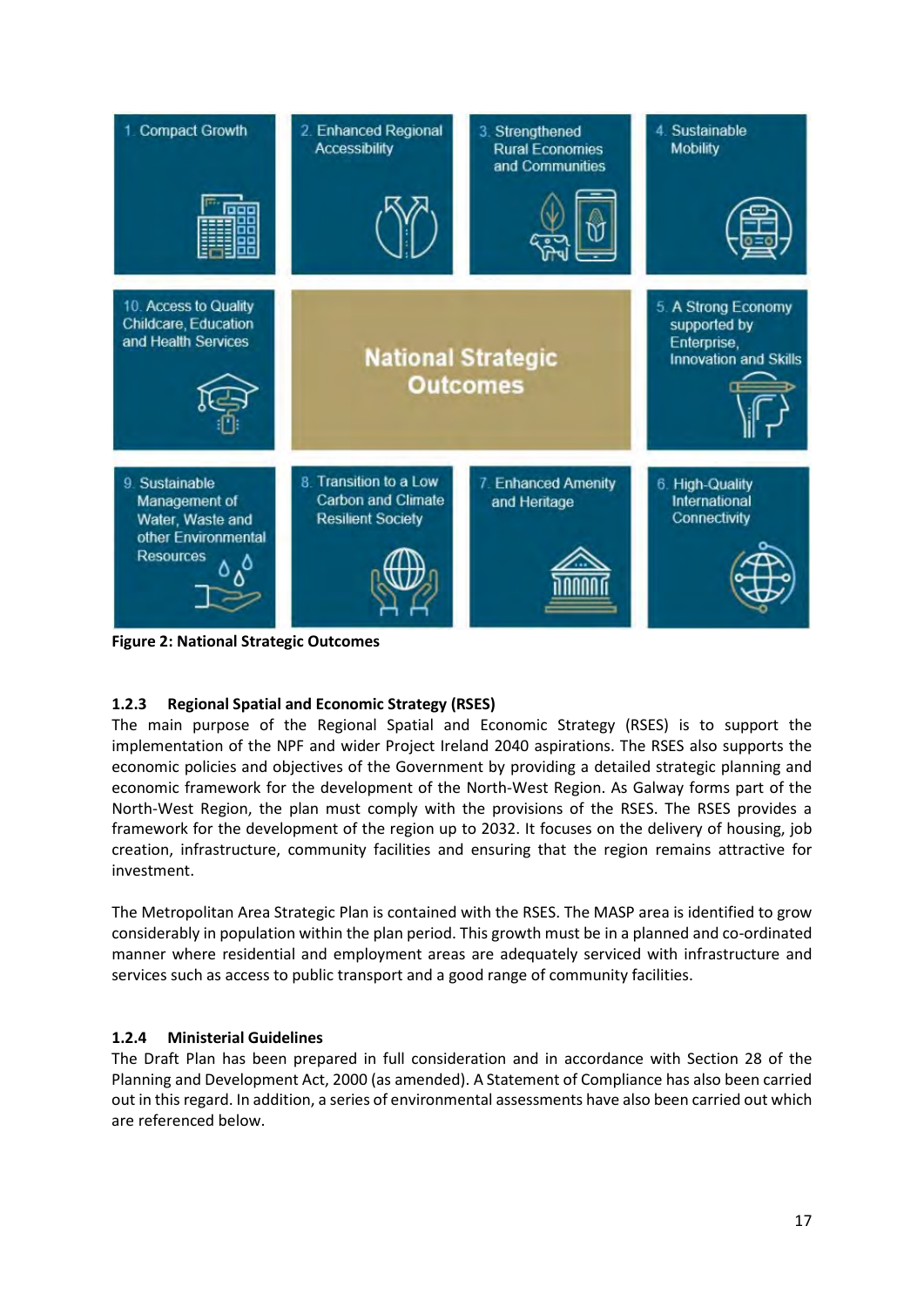## **1.2.5 Strategic Environmental Assessment (SEA)**

The SEA provision ensures involved the systematic evaluation of the potential environmental impacts of implementing a plan or programme, prior to the adoption decision being taken. This step is required under the EU SEA Directive which was ratified by Ireland under the Planning and Development (Strategic Environmental Assessment) Regulations 2004 (SI No. 436 of 2004) as amended.

The SEA process has been integral to the preparation of this Draft County Development Plan and the associated SEA Environmental Report is appended thereto.

## **1.2.6 Appropriate Assessment (AA)**

The provision of AA provides for the protection of both habitats and species of European importance. This has been achieved through the establishment of an EU network of sites that are known as the Natura 2000 Network of European sites. The AA assessment focuses on the implications of a plan or project on European sites. The findings of the AA are set out within the AA Natura Impact Report that is appended to this draft plan. It sets out the likely consequences of the draft plan on the integrity of European Sites.

All of the recommendations of the AA have been integrated into the draft plan and the emerging conclusion suggests that the plan will not affect the integrity of the European sites, alone or in combinations with other plans or projects.

## **1.2.7 Strategic Flood Risk Assessment (SFRA)**

Strategic Flood Risk Assessment involves an assessment of flood risk and it includes a range of maps that show boundaries for indicative flood risk zones. The process considers a range of factors in doing this exercise which includes local knowledge, site walkovers and flood risk indicators. SFRA is required under The Planning System and Flood Risk Management Guidelines for Planning Authorities' (Department of Environment and Office of Public Works, 2009) and associated Department of the Environment, Community and Local Government Circular PL2/2014. The SFRA recommendations appended have been integrated into the plan.

## **1.2.8 Office of Planning Regulator (OPR)**

The role of the Office of Planning Regulator (OPR) is to oversee and enhance the planning system in Ireland. It ensures the implementation of national, regional and local planning policy. It also monitors the performance of the Planning Authority and An Bord Pleanála. The OPR also independently evaluates and assesses development plans, regional strategies and variations accordingly. This ensures that the plan or strategy provides for proper planning and sustainable development. The OPR has powers to serve Notice on the Minister with a recommendation for a Ministerial Direction to be issued. However, it remains the role of the Minister to issue a Direction to require the Planning Authority to address any issue.

## **1.3 Structure of the Plan**

There are two Volumes to the County Development Plan, and a number of documents that are appended to the Draft Plan which include:

- Volume 1 Written Statement
- Volume 2 Settlement Strategy
- Appendix 1 Local Authority Renewable Energy Strategy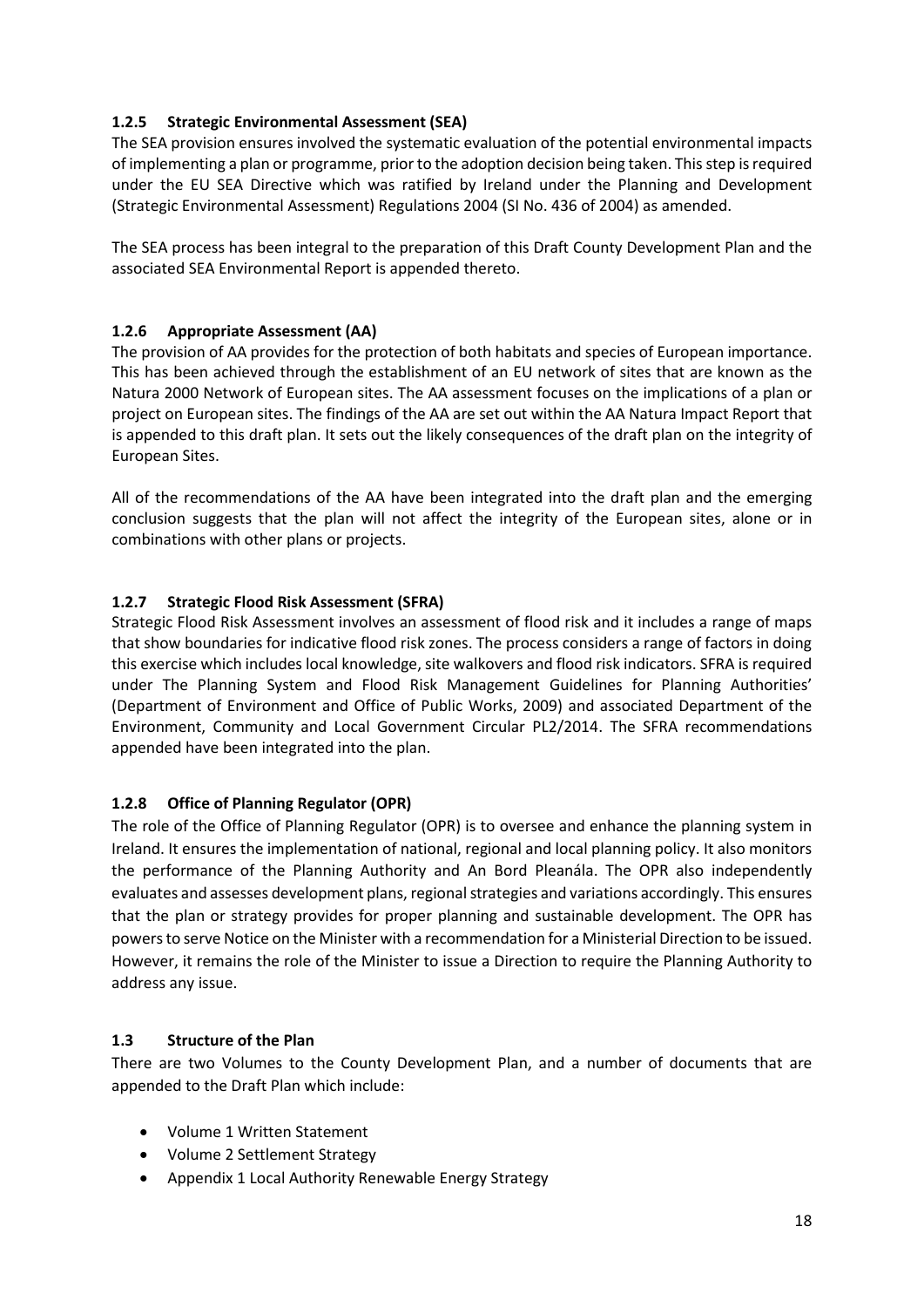- Appendix 2 Housing Strategy and Housing Need Demand Assessment
- Appendix 3 Galway County Transport & Planning Strategy
- Appendix 4 Landscape Character Assessment
- Appendix 5 Rural Housing Design Guidelines
- Appendix 6 Record of Protected Structures
- Appendix 7 Architectural Conservation Areas
- Appendix 8 Geological Heritage of Ireland
- Appendix 9 Environmental Reports

The Written Statement comprises 15 chapters listed below. Chapters 1 – 14 include a vision, strategic aims and policy objectives. Chapter 15 sets out the Development Management Standards.

| <b>Chapter Heading</b>                                             | <b>Chapter Summary</b>                                                                                                                                                                                                                                                                                                                                                                                                                                                                               |
|--------------------------------------------------------------------|------------------------------------------------------------------------------------------------------------------------------------------------------------------------------------------------------------------------------------------------------------------------------------------------------------------------------------------------------------------------------------------------------------------------------------------------------------------------------------------------------|
| <b>Introduction</b>                                                | This chapter provides an overview of the county and the<br>statutory process of making the development plan. The<br>key legislative and guidance requirements to which the<br>plan must adhere have also been addressed.                                                                                                                                                                                                                                                                             |
| <b>Core Strategy, Settlement Hierarchy</b><br>and Housing Strategy | The Core Strategy set the growth agenda in the county<br>over the plan period. This is informed by the projected<br>level of growth set out in the NPF and RSES. The<br>Settlement Hierarchy has outlined the role and function<br>of the identified settlements in accordance with and<br>close alignment to the RSES. The Housing Strategy is<br>informed by this process with the focus on the provision<br>of housing, household size and housing types that will<br>meet the forecasted growth. |
| Placemaking, Regeneration and<br><b>Urban Living</b>               | This chapter outlines the process of placemaking and<br>how the towns and villages can achieve this and deliver<br>attractive places for people to live. Regeneration<br>focuses on the various legislative requirements that<br>must be carried out while urban living supports the<br>development of sustainable communities that facilitates<br>the changing circumstances in which people live.                                                                                                  |
| <b>Rural Living and Development</b>                                | This chapter sets out the development priorities for the<br>rural area including villages and the open countryside.<br>There is also a focus on rural development, which<br>includes agriculture, agri-development and<br>farm<br>diversification.                                                                                                                                                                                                                                                   |
| <b>Economic, Enterprise and Retail</b>                             | The focus of this chapter is on the creation of jobs across<br>the county. It details the jobs profile of the county and<br>sets out how the plan can support continued job<br>prosperity and enterprise development. The retail<br>section of the chapter sets the development priorities<br>for the main shopping streets in the town and villages.                                                                                                                                                |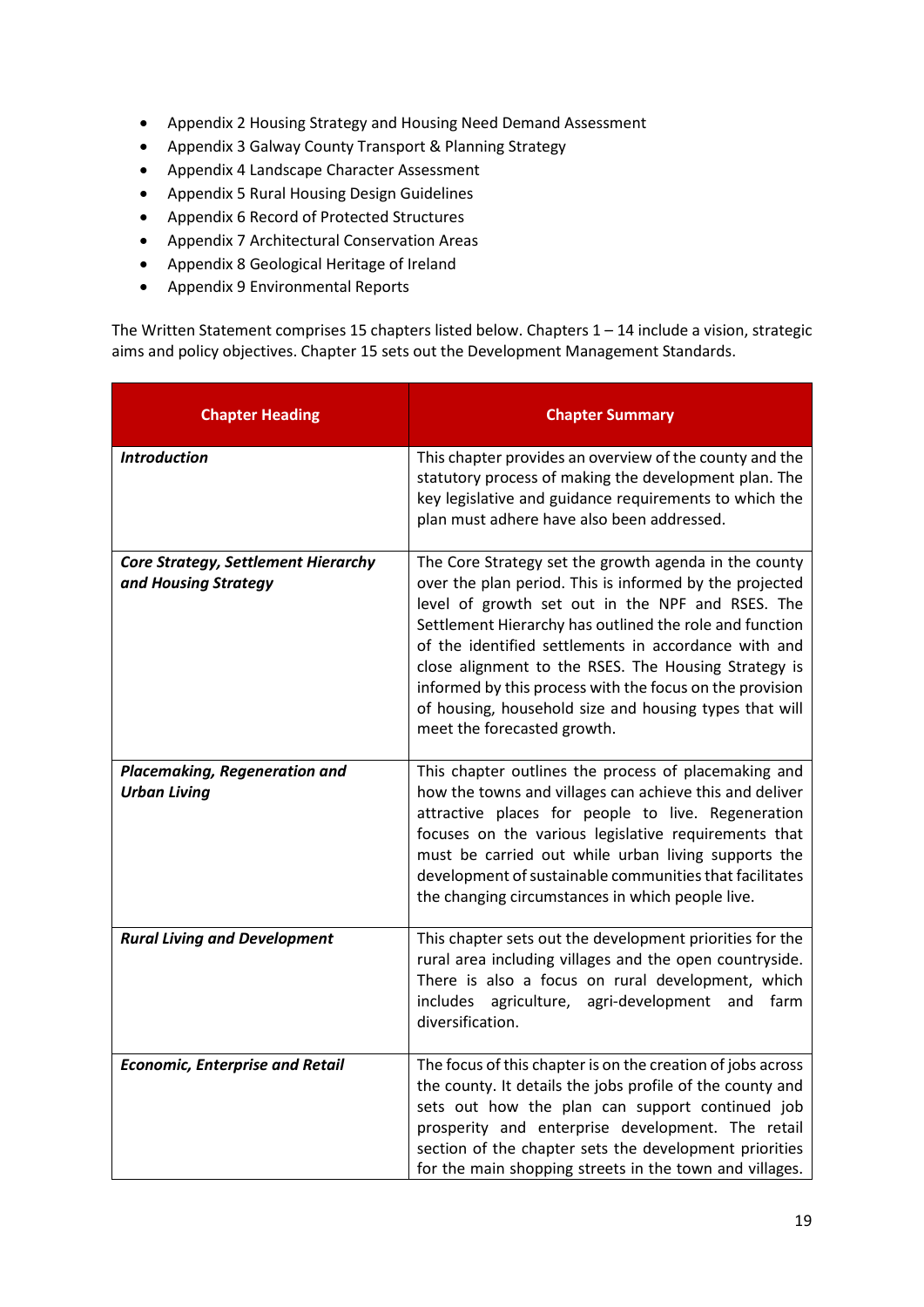|                                                                          | The chapter also touches on the changing work habits<br>and the needs of the population in terms of its<br>integration with towns and villages.                                                                                                                                                                                                                                                                                                                                                                                                                                                                      |
|--------------------------------------------------------------------------|----------------------------------------------------------------------------------------------------------------------------------------------------------------------------------------------------------------------------------------------------------------------------------------------------------------------------------------------------------------------------------------------------------------------------------------------------------------------------------------------------------------------------------------------------------------------------------------------------------------------|
| <b>Transport and Movement</b>                                            | In accordance with the national agenda this chapter<br>places particular emphasis on sustainable modes of<br>transport where possible while recognising that private<br>transport will remain dominant in the more remote<br>parts of the county. The Galway County Transport<br>Planning Study is appended to the plan and it sets out<br>the transport and movement priorities for the county<br>during the plan period.                                                                                                                                                                                           |
| Infrastructure, Utilities and<br><b>Environmental Protection</b>         | The chapter recognises the importance of achieving<br>sustainable growth. The role of key infrastructure in<br>delivering this growth is recognised. It includes the<br>provision of water supply and wastewater treatment as<br>well as the importance of broadband infrastructure to<br>assist modern living. The importance of environmental<br>protection is also recognised and how planning must<br>ensure that a high standard of environmental quality<br>and amenity is maintained.                                                                                                                         |
| <b>Tourism and Landscape</b>                                             | This chapter identifies the main tourism priorities that<br>are pertinent to the county. The aims and supporting<br>narrative of the chapter outlined the continued<br>development of the tourism industry while the<br>policy objectives<br>supporting<br>equip<br>prospective<br>applicants in contributing to the tourism industry<br>aspirations. The significance of the landscape and its<br>varying character is recognised in this chapter. It is also<br>recognised that the landscape is a living and changing<br>feature in the county where a balance must be struck<br>between change and preservation. |
| <b>Marine and Coastal Management</b>                                     | This chapter provides guidance on the range of various<br>opportunities that present themselves in the marine<br>sector such as food production and off shore renewable<br>energy generation. The impact of coastal flooding and<br>coastal erosion has also been referenced.                                                                                                                                                                                                                                                                                                                                        |
| <b>Natural Heritage, Biodiversity and</b><br><b>Green Infrastructure</b> | The importance of natural heritage and biodiversity in<br>the county is recognised and a range of appropriate<br>policy objectives have been formulated to ensure the<br>county continues to prosper while simultaneously<br>acknowledging the importance of these assets. The<br>provision of green infrastructure (GI) networks across<br>the county and adjoining wider regional and national GI<br>routes is recognised as a key sustainable amenity for use<br>by inhabitants and visitors in the county alike.                                                                                                 |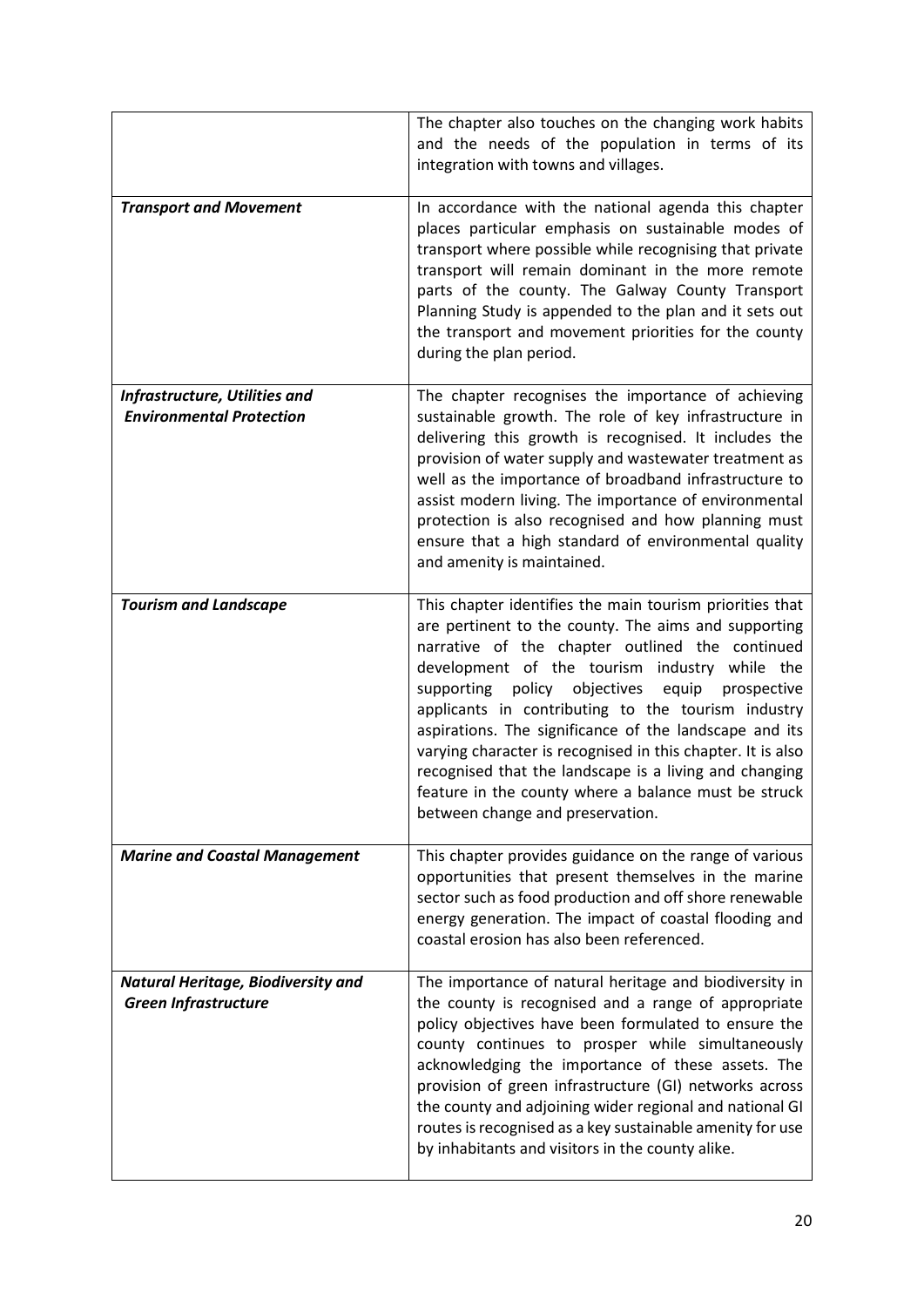| <b>Community Development and</b>        | This chapter sets out the development priorities in        |
|-----------------------------------------|------------------------------------------------------------|
| <b>Social Infrastructure</b>            | delivering sustainable, inclusive communities with a       |
|                                         | broad range of community facilities and social             |
|                                         | infrastructure such as access to social, educational and   |
|                                         | other amenities that cater for a range of users.           |
| Architecture, Archaeology and Culture   | This chapter promotes the conservation of the              |
|                                         | architectural, archaeological and cultural heritage of the |
|                                         | key asset to the county while facilitating sustainable     |
|                                         | development at appropriate locations across the            |
|                                         | county.                                                    |
|                                         |                                                            |
| <b>Gaeltacht and Islands</b>            | In this chapter the importance and preservation of the     |
|                                         | Gaeltacht, Irish Language, traditions and customs of the   |
|                                         | Gaeltacht and island communities are identified as         |
|                                         | priorities in the plan. The chapter sets out an approach   |
|                                         | for the continued development and support of the           |
|                                         | Gaeltacht and Island communities throughout the plan       |
|                                         | period.                                                    |
|                                         |                                                            |
| <b>Climate Change, Energy and</b>       | This chapter accords with the findings set out in the      |
| <b>Renewable Resource</b>               | Local Authority Renewable Energy Strategy that is          |
|                                         | appended to this plan. The various sources of energy       |
|                                         | and the supporting infrastructure and conditions           |
|                                         | requires to secure their delivery is also referenced and   |
|                                         | supported as necessary. The national climate change        |
|                                         | responsibilities as per the Climate Action Plan are        |
|                                         | adhered to in this chapter.                                |
|                                         |                                                            |
| <b>Development Management Standards</b> | This chapter provides detailed guidance which assist in    |
|                                         | meeting the aspirations of requirements of the policy      |
|                                         | objectives contained within the plan. It sets out the      |
|                                         | development parameters for prospective applicants to       |
|                                         | consider, that must be adhered to throughout the plan      |
|                                         |                                                            |
|                                         | period.                                                    |

## **1.4 Climate Action**

The county is fortunate to have favourable wind conditions to generate renewable energy which contribute to our carbon reduction targets. In accordance with the Climate Action Plan a Climate Change Adaptation Strategy has been adopted by the Council which further demonstrates commitment to the climate action agenda. Climate action responsibilities have been outlined for every chapter in the plan. Therefore, the responsibilities of climate action must be adhered to in a multifaceted manner by all sectors and the development plan policy objectives have been thoroughly climate proofed to secure sufficient contribution to the climate action agenda.

## **1.5 UN Sustainable Goals**

In 2015 the UN General Assembly formulated and set 17 no. Sustainable Development Goals. These form the basis of a blueprint which aims to achieve better and more sustainable development for all. The County Development Plan will strive to contribute, as practicable, towards achievement of the 17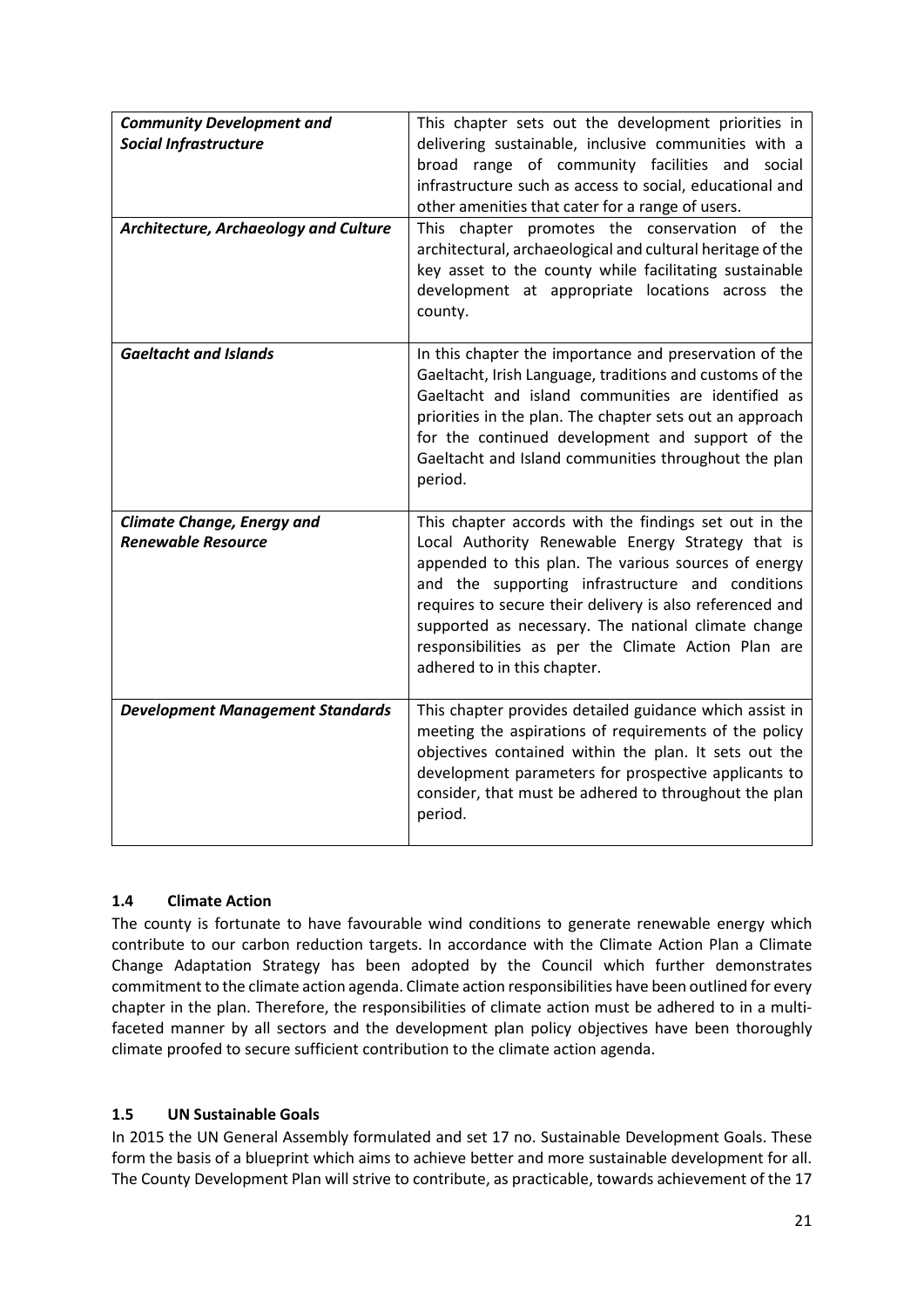Sustainable Development Goals<sup>[1](#page-9-0)</sup> of the United Nations' 2030 Agenda for Sustainable Development, which came into force in 2016. The subsequent NPF and RSES has been prepared and adopted with close alignment to the SDGs where for example the NPF places sustainability at the heart of long-term planning and the NPF seeks to ensure that the decisions we take today meet our own needs without compromising the ability of future generations to meet their needs. The policy objectives contained within the plan have been formulated to concur with the delivery of the SDGs.



**Sustainable Development Goals** 

**Figure 3: Sustainable Development Goals**

## **1.6 Ministerial Statement**

In accordance with the provisions of the Planning and Development Act 2000 (as amended), this statement is provided to confirm the following:

- How the planning authority has implemented the policies and objectives of the Minister as set out in the guidelines when considering their application to the area or part of the area of the Development Plan, or
- If applicable, that the planning authority has formed the opinion, that it is not possible, because of the nature and characteristics of the area or part of the area of the development plan, to implement certain policies and objectives of the Minister contained in the guidelines when considering the application of those policies in the area or part of the area of the development plan and shall give reasons for the forming of the opinion and why policies and objectives of the Minister have not been so implemented.

<span id="page-9-0"></span><sup>&</sup>lt;sup>1</sup> Including:

<sup>•</sup> Goal 3: Ensure healthy lives and promote well-being for all at all ages

<sup>•</sup> Goal 6: Ensure availability and sustainable management of water and sanitation for all

Goal 7: Ensure access to affordable, reliable, sustainable and modern energy for all

<sup>•</sup> Goal 8: Promote sustained, inclusive and sustainable economic growth, full and productive employment and decent work for all

<sup>•</sup> Goal 9: Build resilient infrastructure, promote inclusive and sustainable industrialization and foster innovation

<sup>•</sup> Goal 11: Make cities and human settlements inclusive, safe, resilient and sustainable

<sup>•</sup> Goal 12: Ensure sustainable consumption and production patterns

<sup>•</sup> Goal 13: Take urgent action to combat climate change and its impacts

<sup>•</sup> Goal 14: Conserve and sustainably use the oceans, seas and marine resources for sustainable development

<sup>•</sup> Goal 15: Protect, restore and promote sustainable use of terrestrial ecosystems, sustainably manage forests, combat desertification, and halt and reverse land degradation and halt biodiversity loss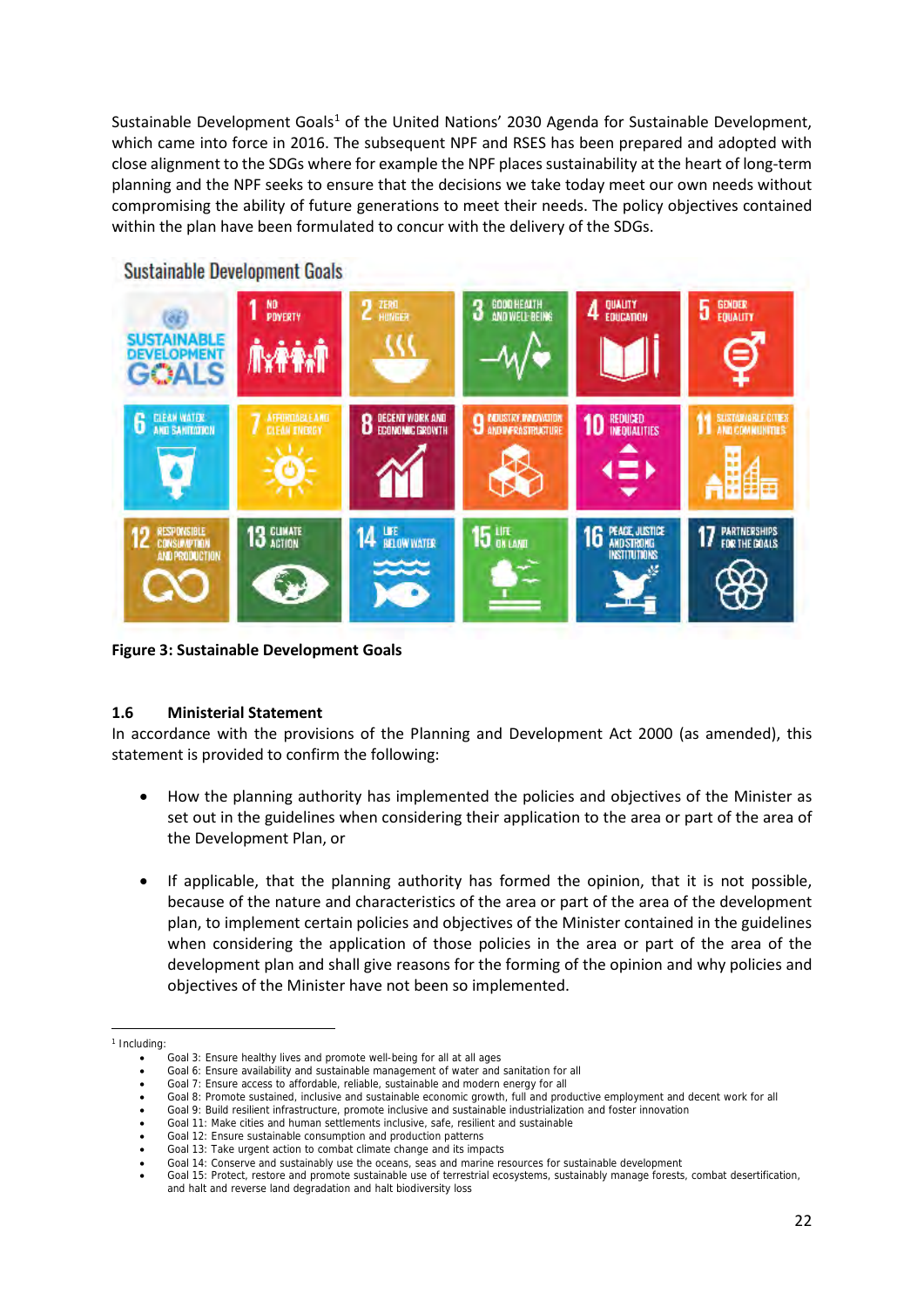The following table demonstrates how the Galway County Development Plan 2022 – 2028 implements applicable Ministerial Planning Guidelines, issued under Section 28 of the Act.

| <b>Section 28 Guidelines</b>                                                                                         | <b>Galway County Development Plan 2022 - 2028</b>                                                                                                                                                                                                                                                                                                                                                                                                      |
|----------------------------------------------------------------------------------------------------------------------|--------------------------------------------------------------------------------------------------------------------------------------------------------------------------------------------------------------------------------------------------------------------------------------------------------------------------------------------------------------------------------------------------------------------------------------------------------|
| Appropriate Assessment of Plans and Projects in<br>Ireland - Guidance for Planning Authorities<br>(2009)             | The preparation of the Plan has had regard to<br>this guidance document.<br>A Natura Impact Report was prepared and<br>accompanies the Plan.                                                                                                                                                                                                                                                                                                           |
| Strategic Environmental Assessment<br>(SEA)<br>Guidelines (2004)                                                     | The preparation of the Plan has had regard to<br>these Guidelines.<br>Strategic Environmental Assessment<br>was<br>initiated with the preparation of an SEA<br>Environmental Report accompanying this plan.                                                                                                                                                                                                                                            |
| Architectural Heritage Protection - Guidelines<br>for Planning Authorities (2004), as updated<br>(2011)              | Chapter 12 Architecture, Archaeology and<br>Culture has been prepared in accordance with<br>the Guidelines.                                                                                                                                                                                                                                                                                                                                            |
| Implementing Regional Planning Guidelines -<br>Best Practice Guidance (2010)                                         | Chapter 2 Core Strategy, Settlement Hierarchy,<br>and Housing Strategy sets out the policy<br>objectives to ensure that the Core Strategy<br>requirements of the Plan are consistent with<br>national and regional policy (National Planning<br>Framework 2018, Regional Spatial and Economic<br>Strategy for the North Western Region) as<br>required by the 2010 Guidance document<br>(which refers to the former national and<br>regional strategy. |
| Childcare Facilities: Guidelines for Planning<br>Authorities (2001) as updated by Circular letter<br>PL3/2016 (2016) | Chapter 11 Community Development and Social<br>Infrastructure has addressed the provision of<br>community facilities across the county in<br>accordance with the Guidelines and Circular<br>PL3/2016.                                                                                                                                                                                                                                                  |
| Development Management Guidelines (2007)                                                                             | Chapter<br>15<br>Development<br>Management<br>Standards has been prepared having considered<br>the Development Management Guidelines.                                                                                                                                                                                                                                                                                                                  |
| Development Plan - Guidelines for Planning<br>Authorities (2007)                                                     | The Development Plan Guidelines for Planning<br>Authorities have informed the preparation of<br>this Development Plan.                                                                                                                                                                                                                                                                                                                                 |
| Guidance Note on Core Strategies (2010)                                                                              | Chapter 2 Core Strategy, Settlement Hierarchy<br>and Housing Strategy has been carried out in<br>accordance with these guidelines.                                                                                                                                                                                                                                                                                                                     |
| Quarries and Ancillary Activities (2004)                                                                             | The role and impact of quarries has been<br>considered<br>and<br>incorporated<br>into<br>the<br>development plan in accordance with the<br>Guidelines.                                                                                                                                                                                                                                                                                                 |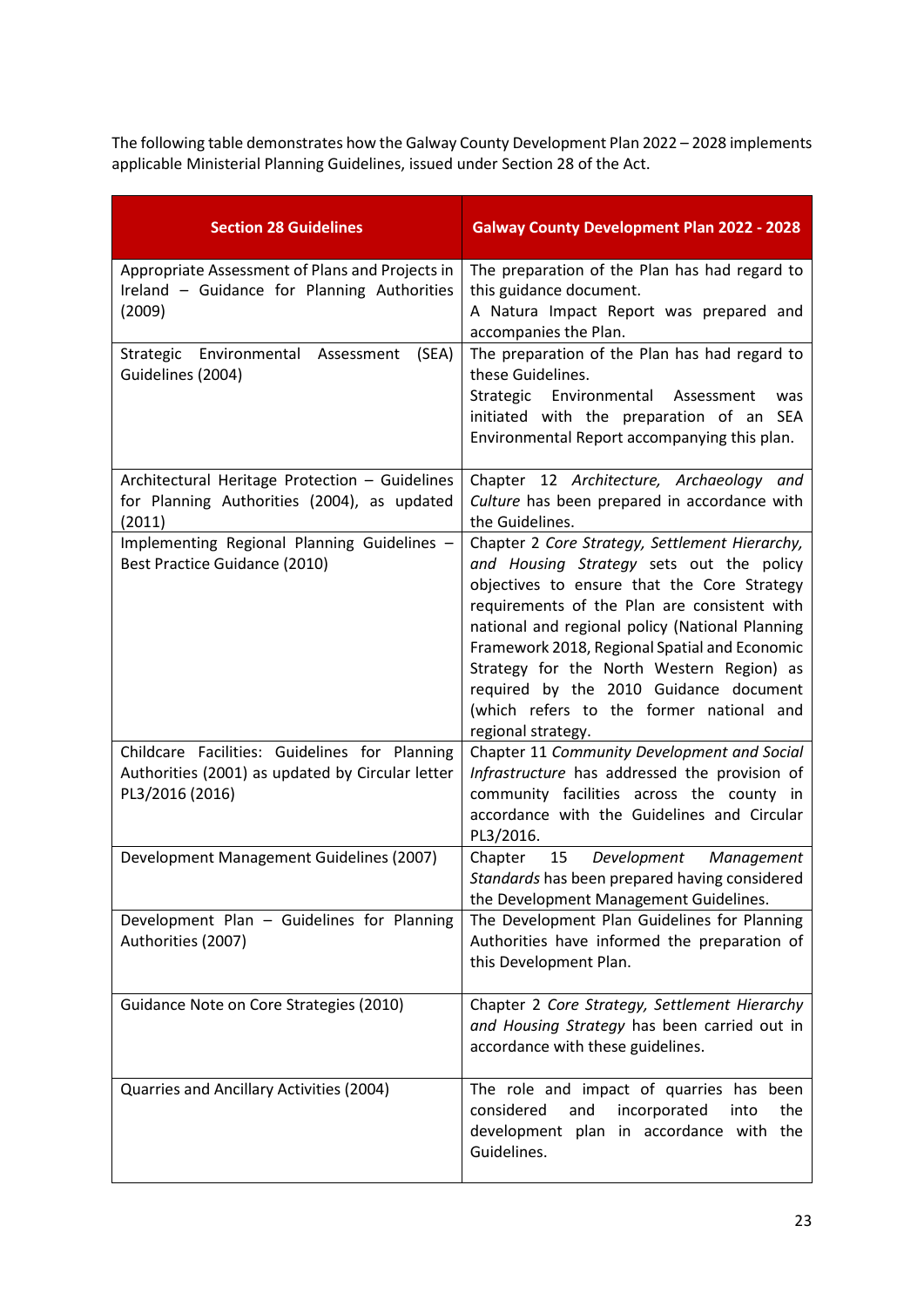| Provision of Schools and the Planning System<br>(2008)                                                                                  | Chapter 11 Community Development and Social<br><b>Infrastructure</b>                                                                                                                                                                                                                                                                                                          |
|-----------------------------------------------------------------------------------------------------------------------------------------|-------------------------------------------------------------------------------------------------------------------------------------------------------------------------------------------------------------------------------------------------------------------------------------------------------------------------------------------------------------------------------|
| Retail Planning Guidelines (2012)                                                                                                       | Chapter 5 Economic, Enterprise and Retail refers<br>to the Guidelines and contains the policy<br>objectives pertaining to retail.                                                                                                                                                                                                                                             |
| Sustainable Rural Housing Guidelines (2005)                                                                                             | Chapter 4 Rural Living and Development sets out<br>the rural housing policy objectives for the<br>county. These policy objectives incorporate the<br>recommendations of the Guidelines.                                                                                                                                                                                       |
| Sustainable Residential Development in Urban<br>Areas (2009)                                                                            | These Guidelines have been considered in the<br>of<br>Chapter<br>15<br>context<br>Development<br>Management Standards and also Chapters 3<br>Placemaking, Regeneration and Urban Living<br>and 4 Rural Living and Development to<br>encourage the provision of high quality design<br>and density in the settlement areas of the<br>county in accordance with the Guidelines. |
| Flood<br>Risk<br>Planning<br>System<br>and<br>The<br>Guidelines<br>Management<br>for<br>Planning<br>$\frac{1}{2}$<br>Authorities (2009) | An SFRA has been carried out for the county<br>having regard to the Guidelines. The SFRA<br>document accompanies the plan and identified<br>areas at risk of flooding. Policy objectives in<br>relation to flood risk have also been included in<br>the plan.                                                                                                                 |
| Spatial Planning and National Roads Guidelines<br>(2012)                                                                                | Chapter 6 Transport and Movement contains a<br>specific policy objective that alleviates national<br>primary and secondary roads, outside of urban<br>speed<br>limits<br>accordance<br>with<br>these<br>in<br>Guidelines.                                                                                                                                                     |
| Design Manual for Urban Roads and Streets<br>(2013) as updated in 2019                                                                  | Chapters 6 Transport and Movement and<br>Chapter<br>15<br>Development<br>Management<br>Standards address these Guidelines set out<br>provision of practical design measures to<br>encourage more sustainable travel patterns in<br>urban areas and best practice in the design of<br>street networks and individual streets.                                                  |
| Urban Development and Building Heights -<br><b>Guidelines for Planning Authorities (2018)</b>                                           | Chapter 3 Placemaking, Regeneration and<br>Urban Living cover this item in accordance with<br>the guidelines.                                                                                                                                                                                                                                                                 |
| Wind Energy Development Guidelines (2006 and<br>draft 2019)                                                                             | Chapter 14 Climate Change, Energy and<br>Renewable Resource and the Local Authority<br>Renewable<br>Energy<br>Strategy<br>has<br>been<br>formulated having regard to the Wind Energy<br>Guidelines.                                                                                                                                                                           |
| Contribution<br>Development<br>Schemes<br><b>Guidelines for Planning Authorities (2013)</b>                                             | These guidelines have been considered in the<br>making of the plan. It is recognised that the<br>guidelines<br>assist planning authorities<br>in.                                                                                                                                                                                                                             |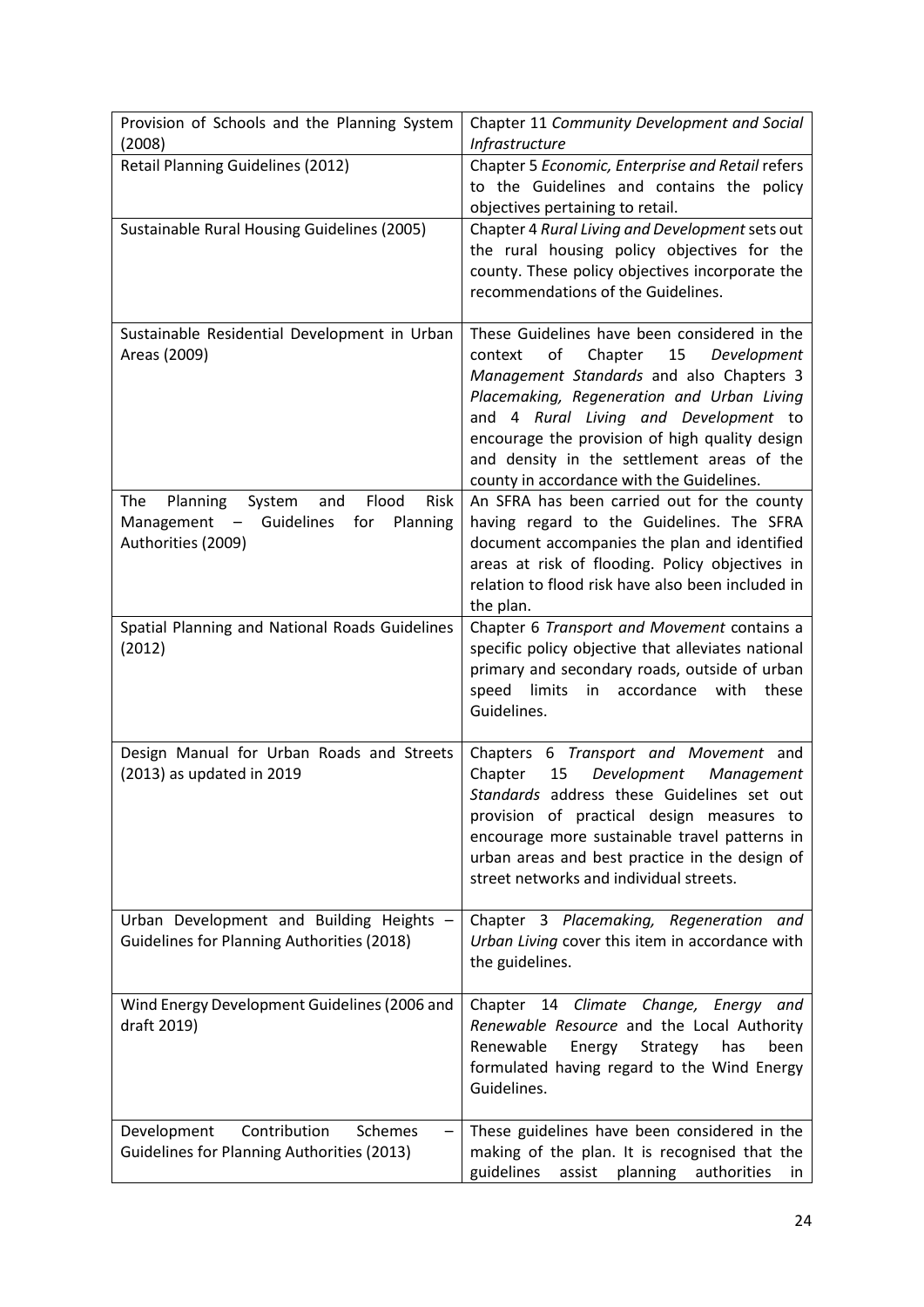|                                                                                                                  | achieving a balance between the cost of the<br>services provided and the need to support<br>economic activity and renewal through the<br>development contribution scheme.                                                                                                                      |
|------------------------------------------------------------------------------------------------------------------|------------------------------------------------------------------------------------------------------------------------------------------------------------------------------------------------------------------------------------------------------------------------------------------------|
| National Landscape Strategy for Ireland 2015-<br>2025                                                            | Chapter 8 Tourism and Landscape and the<br>Landscape Character Assessment has taken<br>cognisance of the National Landscape Strategy<br>for Ireland 2015-2025 which recognises the<br>importance of landscape protection and its<br>interconnectivity with biodiversity and climate<br>change. |
| Sustainable Urban Housing Design Standards for<br>New Apartments (2015), as updated (2018)                       | These guidelines have been considered and<br>complied with.                                                                                                                                                                                                                                    |
| Quality Housing for Sustainable Communities -<br>Design Guidelines (2007)                                        | These guidelines have been considered and<br>complied with throughout the plan making<br>process.                                                                                                                                                                                              |
| Tree Preservation - Guidelines for Planning<br><b>Authorities</b>                                                | These guidelines have been considered and<br>complied with throughout the plan making<br>process.                                                                                                                                                                                              |
| Telecommunications Antennae and Support<br>Structures - Guidelines for Planning Authorities                      | Infrastructure,<br><b>Utilities</b><br>Chapter<br>$7\overline{ }$<br>and<br>Environmental Protection<br>recognises<br>the<br>critical<br>communication<br>importance<br>of<br>infrastructure<br>accordance<br>in<br>with<br>these<br>Guidelines.                                               |
| Interim Guidelines for Planning Authorities on<br>Statutory Plans, Renewable Energy and Climate<br>Change (2017) | The plan has been prepared in accordance with<br>these Guidelines.                                                                                                                                                                                                                             |

# **1.7 Implementation and Monitoring**

The plan will be monitored to ensure that the policy objectives in place are effective and robust. They must be altered or amended if it transpires later that circumstances have changed. The monitoring process should continually monitor the performance of the policy objectives and by doing so identify any issues, taking action as necessary. Part of the monitoring exercise will assess if the plan is still in compliance and consistent with national and regional policy. Where these national and regional policy objectives change, monitoring will establish whether the plan should be varied to maintain consistency.

The provision of plan monitoring is set out within Section 15 of the Planning and Development Act (2000). It requires that a report must be prepared by the Chief Executive for the Elected members within two years of making the plan which details the progress achieved in delivering the policy objectives in the plan. The Planning Authority can take steps necessary to secure the policy objectives of the plan.

It is recommended in the Development Plan Guidelines for Planning Authorities (Department of Environment, Heritage and Local Government, 2007) that an annual monitoring and evaluation report be prepared. This report will assist in highlighting any issues concerning the implementation of the